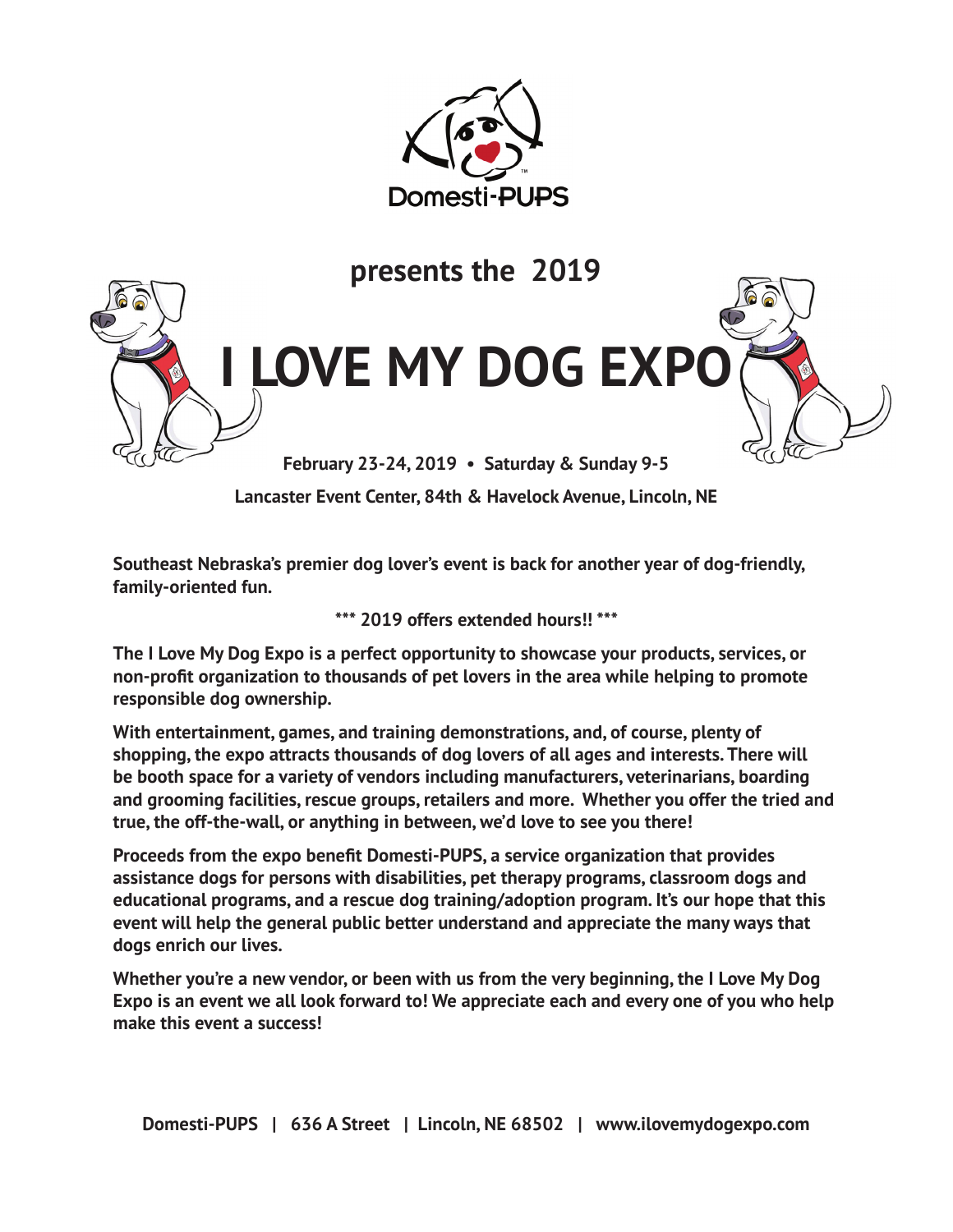# **Feb. 23-24, 2019 www.ilovemydogexpo.com**

| www.iloveniyuogexpo.com                                                                                                                                                                                                                                                                                                                                                                                                                                                                                                                                                                                                                                                            |  |
|------------------------------------------------------------------------------------------------------------------------------------------------------------------------------------------------------------------------------------------------------------------------------------------------------------------------------------------------------------------------------------------------------------------------------------------------------------------------------------------------------------------------------------------------------------------------------------------------------------------------------------------------------------------------------------|--|
| <b>SECTION A: COMPANY INFORMATION</b>                                                                                                                                                                                                                                                                                                                                                                                                                                                                                                                                                                                                                                              |  |
|                                                                                                                                                                                                                                                                                                                                                                                                                                                                                                                                                                                                                                                                                    |  |
|                                                                                                                                                                                                                                                                                                                                                                                                                                                                                                                                                                                                                                                                                    |  |
|                                                                                                                                                                                                                                                                                                                                                                                                                                                                                                                                                                                                                                                                                    |  |
|                                                                                                                                                                                                                                                                                                                                                                                                                                                                                                                                                                                                                                                                                    |  |
|                                                                                                                                                                                                                                                                                                                                                                                                                                                                                                                                                                                                                                                                                    |  |
| Are you willing to donate a raffle prize to further promote your business? $\Box$ Yes                                                                                                                                                                                                                                                                                                                                                                                                                                                                                                                                                                                              |  |
| <b>SECTION B: BOOTH RESERVATION</b><br>(booth fees include pipe and drape, 6' skirted table, 2 chairs & identification sign) NOTE: Due to security precautions, we ask that all vendors keep their activities and materials confined to their booth space, please ens<br>If you need additional space, please order a larger booth.<br>$\Box$ Premium Corner 10x10, open on 2 sides (\$350) $\Box$ Artist, 10x10, Original art or handmade items (\$245)<br>$\Box$ Line 10x10, open only one side (\$300)<br>$\Box$ Nonprofit/Rescue organization (\$185)<br>$\Box$ Additional space (\$130 per 10x10 line space)<br>$\Box$ Student Group (\$75)<br>Section B Total: \$___________ |  |
| <b>SECTION C: ADDITIONAL ITEMS</b>                                                                                                                                                                                                                                                                                                                                                                                                                                                                                                                                                                                                                                                 |  |
| Electricity (\$50 if order included in this contract/payment; \$75 if ordered after Feb 1)                                                                                                                                                                                                                                                                                                                                                                                                                                                                                                                                                                                         |  |
|                                                                                                                                                                                                                                                                                                                                                                                                                                                                                                                                                                                                                                                                                    |  |
| <b>SECTION D: CONTRACT TOTAL (Contracts/Payments due by Feb 1, 2019)</b>                                                                                                                                                                                                                                                                                                                                                                                                                                                                                                                                                                                                           |  |
| Section B + Section C = TOTAL PAYMENT DUE: $$$                                                                                                                                                                                                                                                                                                                                                                                                                                                                                                                                                                                                                                     |  |
| <b>SECTION E: CONTRACT PAYMENT</b><br>□ Discover □ Mastercard □ Visa □ AMEX Card No: _________________________________<br>□ Credit Card (Amount \$ ________) Exp Date _________ Security Code ______ Billing Zip: ____________<br>$\Box$ Check Enclosed (Payable to Domesti-PUPS)                                                                                                                                                                                                                                                                                                                                                                                                  |  |
| <b>SECTION F: SIGNATURE REQUIRED</b><br>I agree to have my booth set up before the show begins so that I am ready to greet expo attendees at the<br>beginning of the show and will keep my booth set up until the end of the show unless otherwise arranged.<br>I have read and agree to the terms and conditions of this contract.                                                                                                                                                                                                                                                                                                                                                |  |
|                                                                                                                                                                                                                                                                                                                                                                                                                                                                                                                                                                                                                                                                                    |  |
|                                                                                                                                                                                                                                                                                                                                                                                                                                                                                                                                                                                                                                                                                    |  |
| MAIL THIS FORM TO: Domesti-PUPS, 636 A Street, Lincoln, NE 68502<br>Questions? Email info@domesti-pups.org or call 402-465-4201                                                                                                                                                                                                                                                                                                                                                                                                                                                                                                                                                    |  |